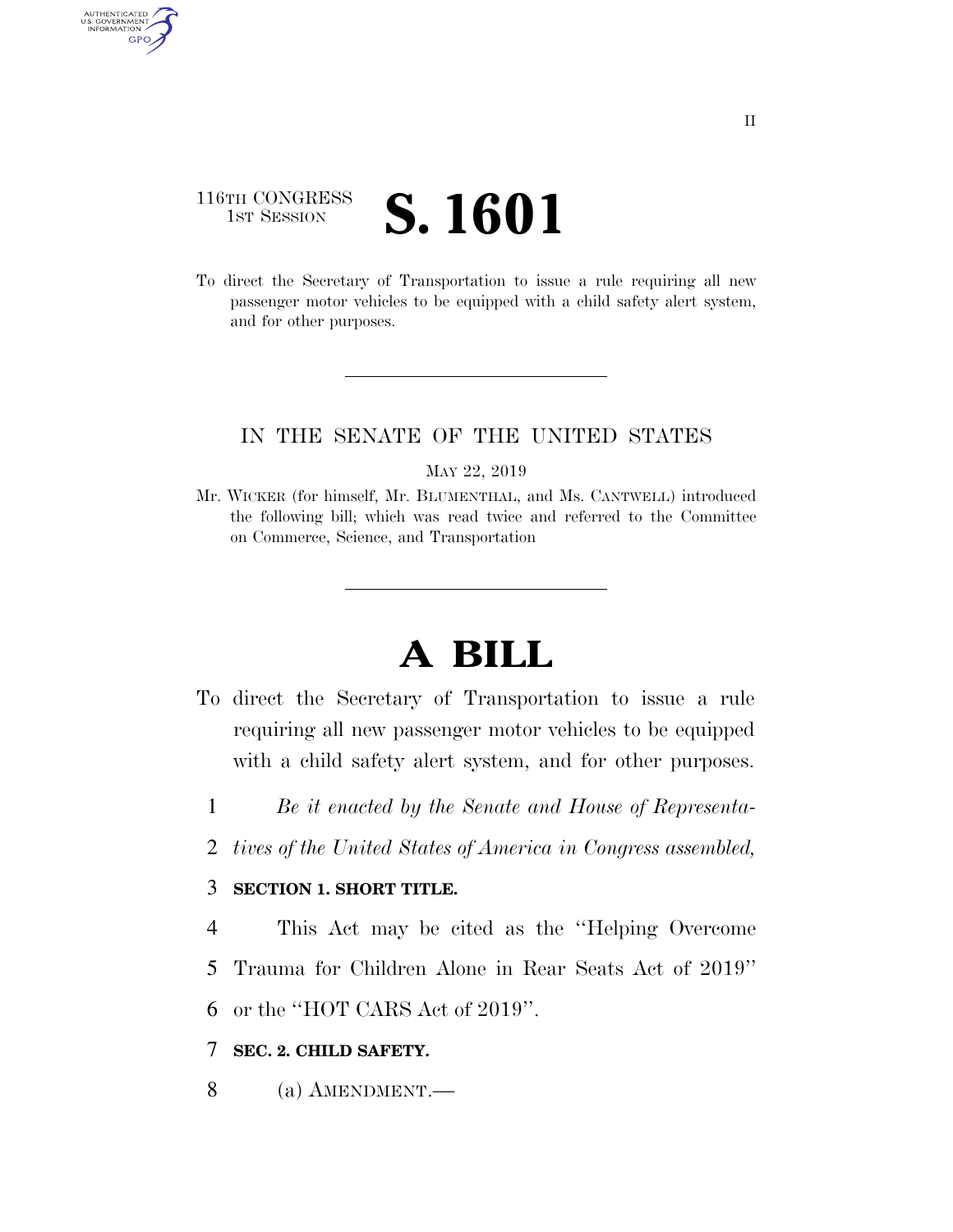| $\mathbf{1}$   | (1) IN GENERAL.—Chapter $323$ of title 49,                    |
|----------------|---------------------------------------------------------------|
| $\overline{2}$ | United States Code, is amended by adding after sec-           |
| 3              | tion 32304A the following:                                    |
| $\overline{4}$ | "§32304B. Child safety                                        |
| 5              | "(a) DEFINITIONS.—In this section:                            |
| 6              | " $(1)$ PASSENGER MOTOR VEHICLE.—The term                     |
| 7              | 'passenger motor vehicle' has the meaning given that          |
| 8              | term in section 32101.                                        |
| 9              | "(2) REAR DESIGNATED SEATING POSITION.-                       |
| 10             | The term 'rear designated seating position' means             |
| 11             | designated seating positions that are rearward of the         |
| 12             | front seat.                                                   |
| 13             | "(3) SECRETARY.—The term 'Secretary' means                    |
| 14             | the Secretary of Transportation.                              |
| 15             | "(b) RULEMAKING.—Not later than 2 years after the             |
| 16             | date of the enactment of the HOT CARS Act of 2019,            |
| 17             | the Secretary shall issue a final rule requiring all new pas- |
|                | 18 senger motor vehicles weighing less than 10,000 pounds     |
| 19             | gross vehicle weight to be equipped with a system to alert    |
| 20             | the operator to check rear designated seating positions       |
| 21             | after the vehicle engine or motor is deactivated by the op-   |
| 22             | erator.                                                       |
| 23             | "(c) MEANS.—The alert required under subsection               |

(b)—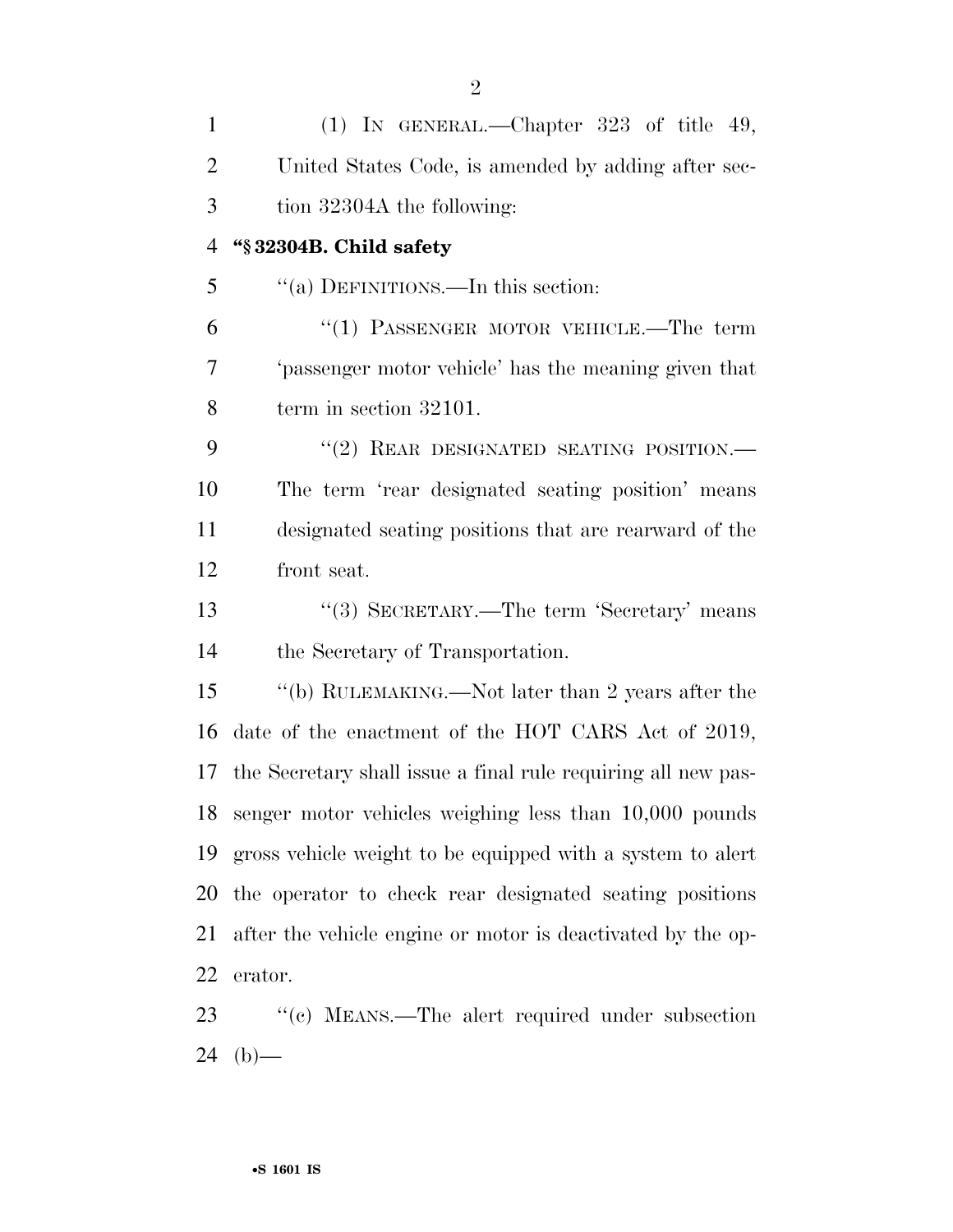1 ''(1) shall include a distinct auditory and visual alert, which may be combined with a haptic alert; and

4 "(2) shall be activated when the vehicle motor is deactivated by the operator.

 ''(d) PHASE-IN.—The rule issued pursuant to sub- section (b) shall require full compliance with the rule be- ginning on September 1st of the first calendar year that begins 2 years after the date on which the final rule is issued.''.

 (2) CLERICAL AMENDMENT.—The analysis for chapter 323 of title 49, United States Code, is amended by striking the item relating to section 32304A and inserting the following:

''32304A. Consumer tire information and standards. ''32304B. Child safety.''.

 (b) AWARENESS OF CHILDREN IN MOTOR VEHI- CLES.—Section 402 of title 23, United States Code, is amended by inserting after subsection (k) the following: 18 "(1) UNATTENDED PASSENGERS.—

 ''(1) IN GENERAL.—Each State shall use a por- tion of the amounts it receives under this section to carry out a program to educate the public on the risks of leaving a child or unattended passenger in a vehicle after the vehicle motor is deactivated by the operator.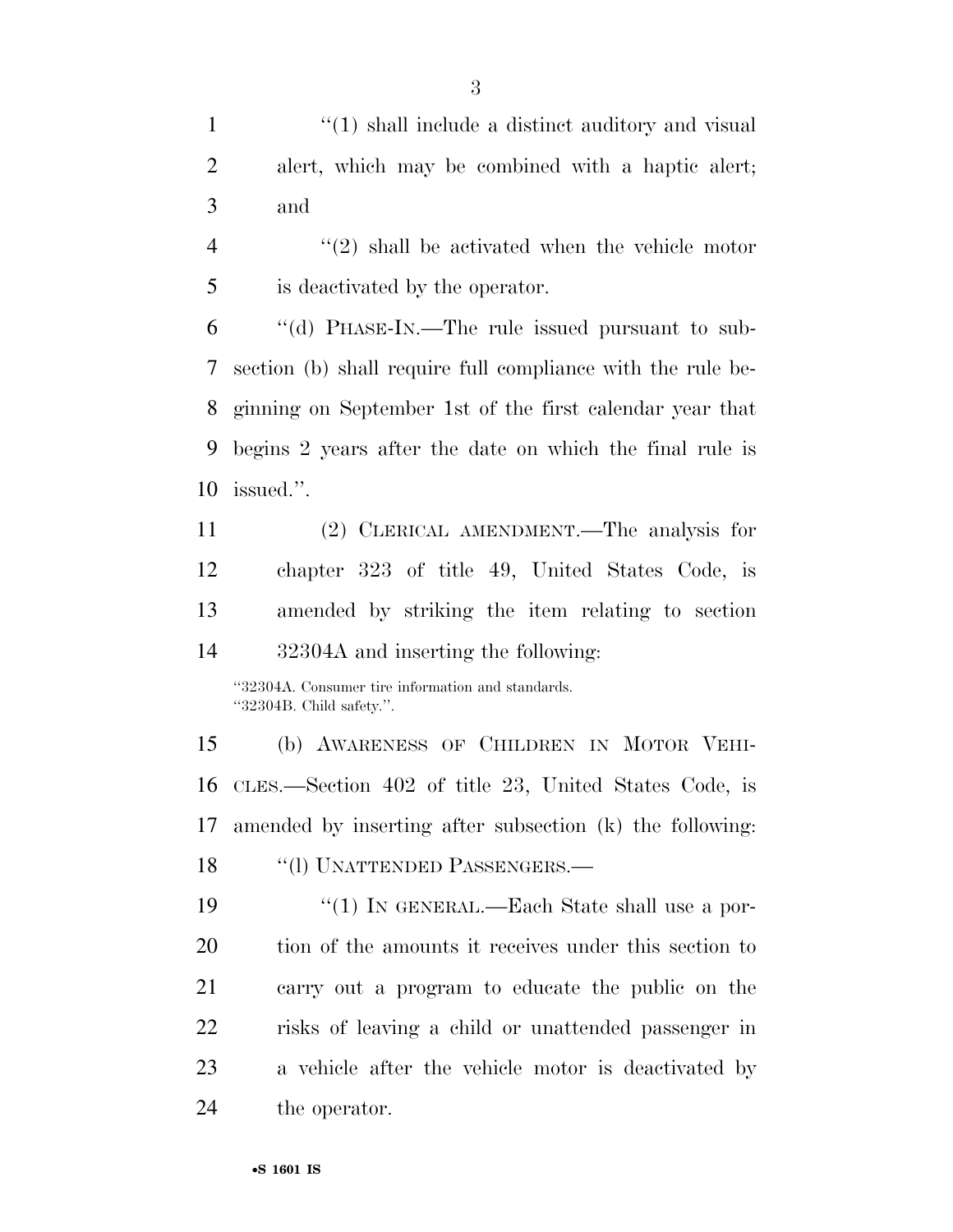| $\mathbf{1}$   | "(2) PROGRAM PLACEMENT.—A State does not            |
|----------------|-----------------------------------------------------|
| $\overline{2}$ | need to carry out the program described in para-    |
| 3              | graph (1) through the State transportation or high- |
| $\overline{4}$ | way safety office.".                                |
| 5              | (c) STUDY AND REPORT.—                              |
| 6              | $(1)$ INDEPENDENT STUDY.—                           |
| 7              | $(A)$ AGREEMENT.—                                   |
| 8              | (i) IN GENERAL.—The Secretary of                    |
| 9              | Transportation shall enter into an agree-           |
| 10             | ment or a contract with an independent              |
| 11             | third-party that does not have any finan-           |
| 12             | cial or contractual ties with passenger             |
| 13             | motor vehicle manufacturers or technology           |
| 14             | companies producing child reminder alert            |
| 15             | systems to perform the services under this          |
| 16             | paragraph.                                          |
| 17             | (ii) TIMING.—The Secretary shall                    |
| 18             | enter into the agreement or contract de-            |
| 19             | scribed in clause (i) not later than the date       |
| 20             | that the Secretary determines is the latest         |
| 21             | date by which completion of the services            |
| 22             | under this paragraph will allow the Sec-            |
| 23             | retary enough time to prepare and submit            |
| 24             | the study required under paragraph $(2)$ in         |
| 25             | accordance with such paragraph.                     |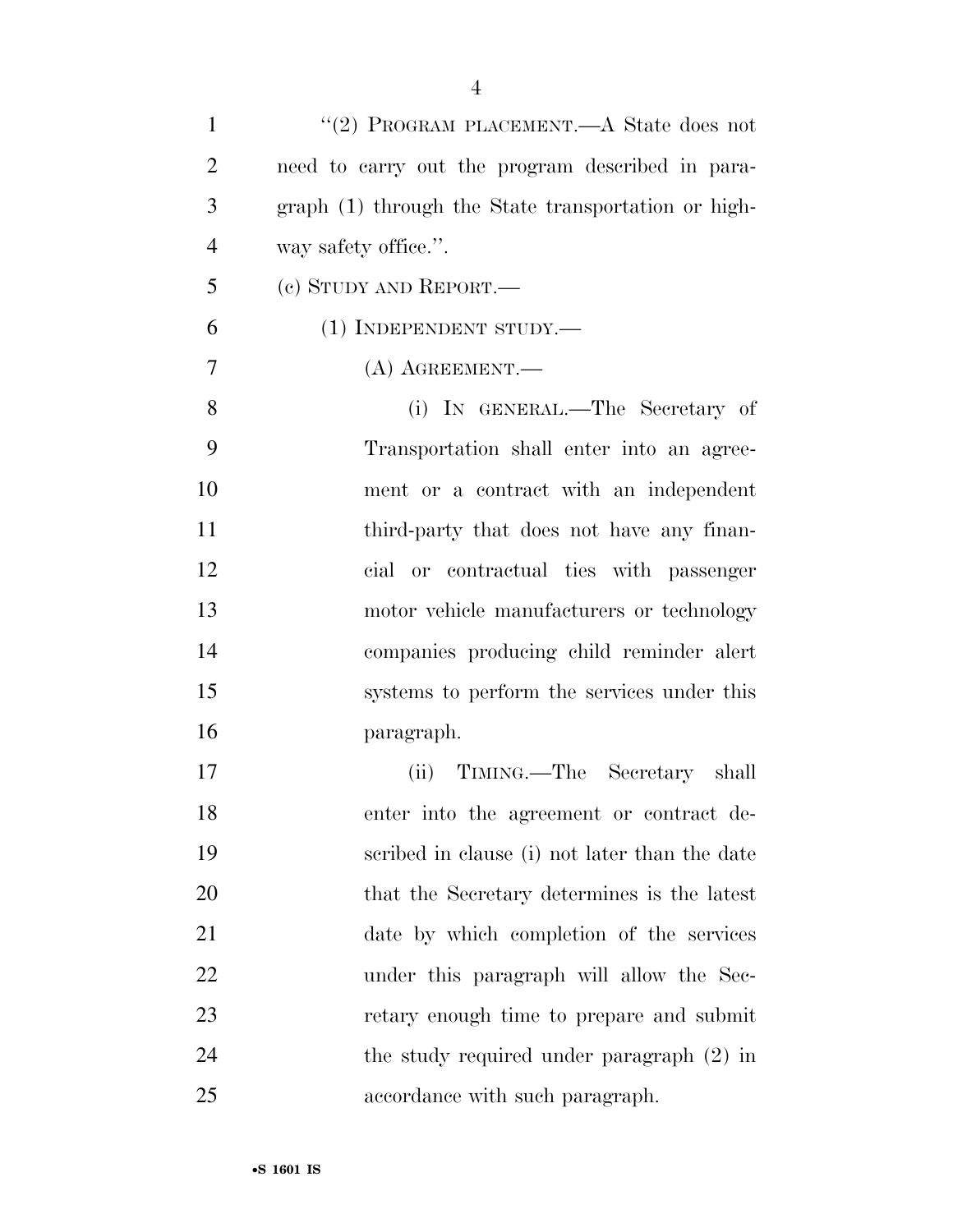(B) INDEPENDENT STUDY.—

- 2 (i) IN GENERAL.—Under an agree- ment between the Secretary and an inde- pendent third-party under this paragraph, the independent third-party shall carry out a study on retrofitting existing passenger motor vehicles with technology to address the problem of children left in rear des- ignated seating positions of motor vehicles after the motor vehicles have been deacti- vated by the operator of the vehicle. (ii) ELEMENTS.—In carrying out the study required under clause (i), the inde-14 pendent third-party shall— (I) survey and evaluate a variety of methods used by current and emerging aftermarket technology or products to solve the problem of chil- dren being left in a rear designated seating position after the vehicle motor is deactivated by the operator; (II) make recommendations for manufacturers of such technology or products to undergo a functional safe-
- ty performance to ensure that the